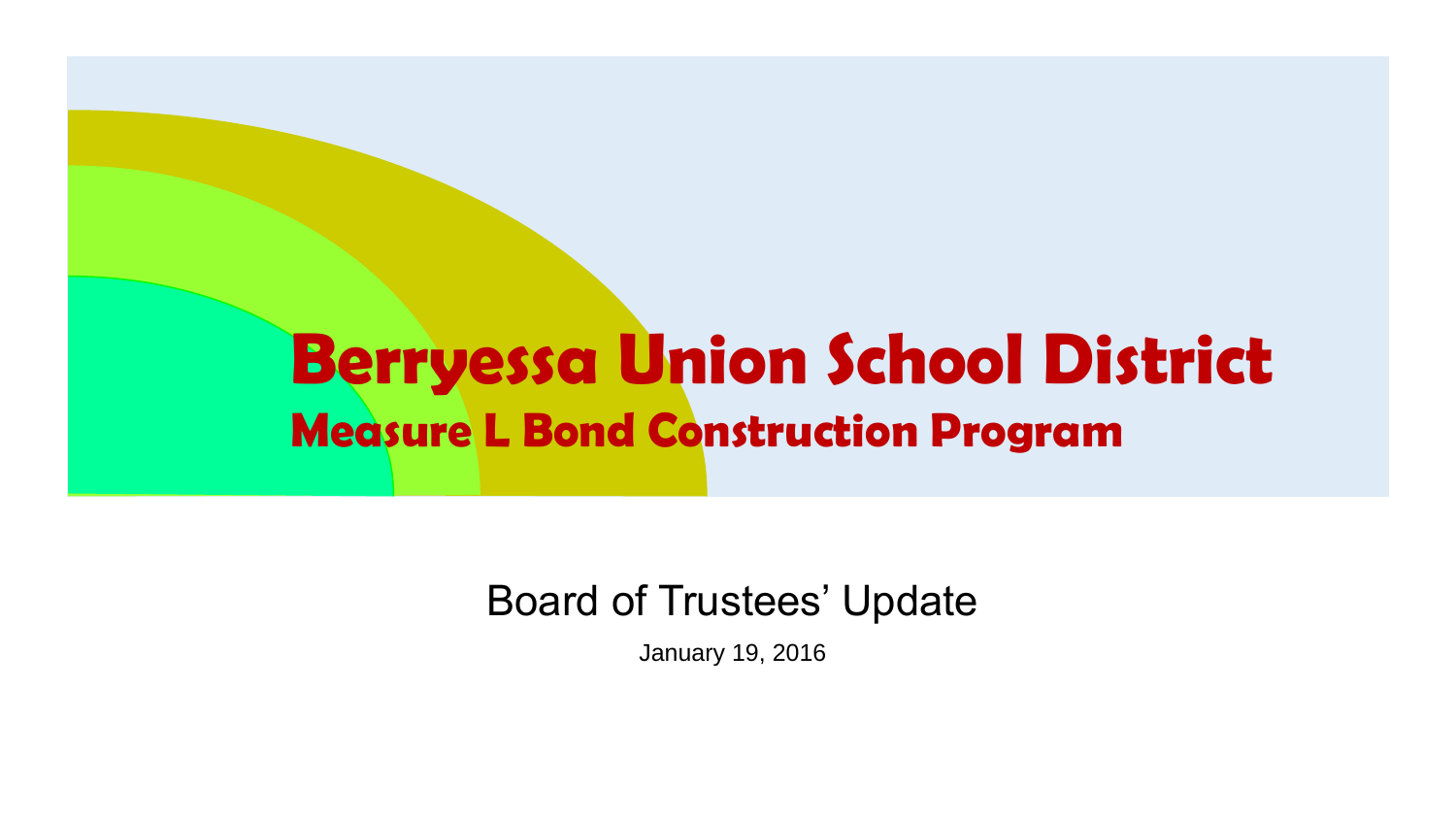## **Introduction**

The following presentation is intended to provide the Board of Trustees with an update on the progress of Measure L Construction Bond Projects. These are projects that are currently active throughout the District.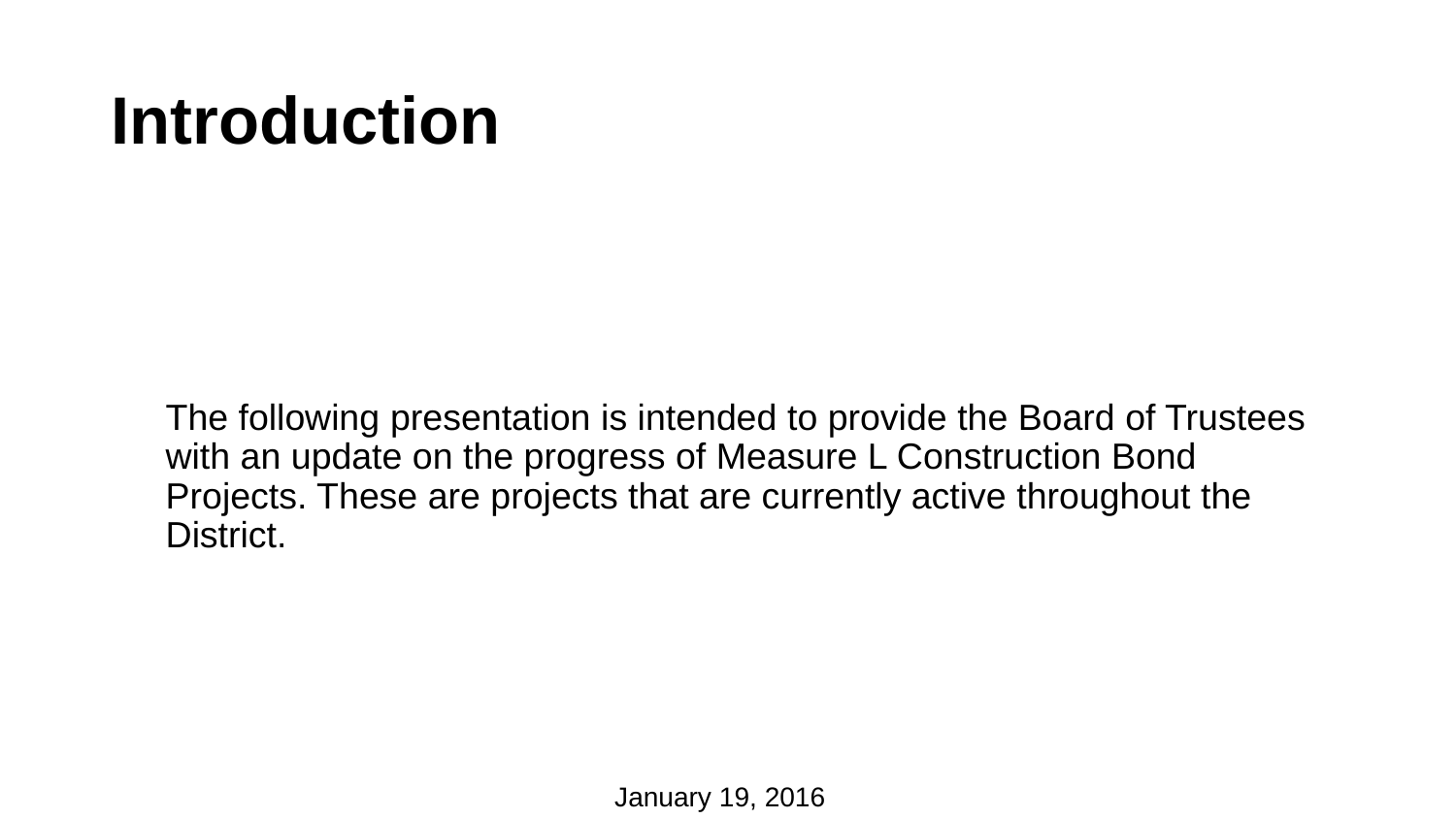# **Agenda:**

## **Construction Projects Status for 2016**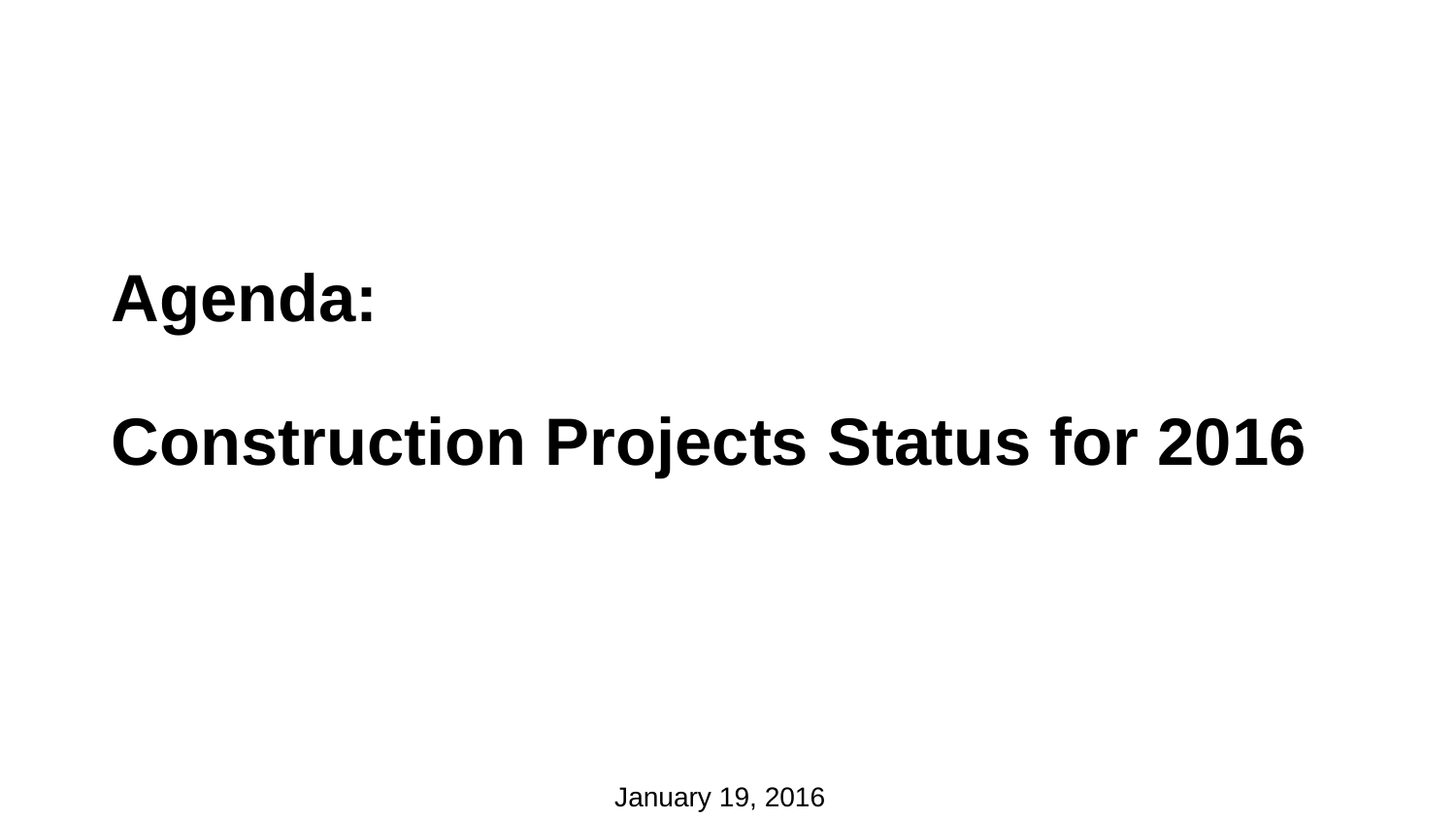# **Construction Projects for 2016**

- 1. Central Kitchen
- 2. F.I.S./School Modernization
	- Sierramont M.S.
	- Noble E.S.
	- Northwood E.S.
	- Summerdale E.S.
	- Vinci Park E.S.
- 3. Energy Conservation Project Solar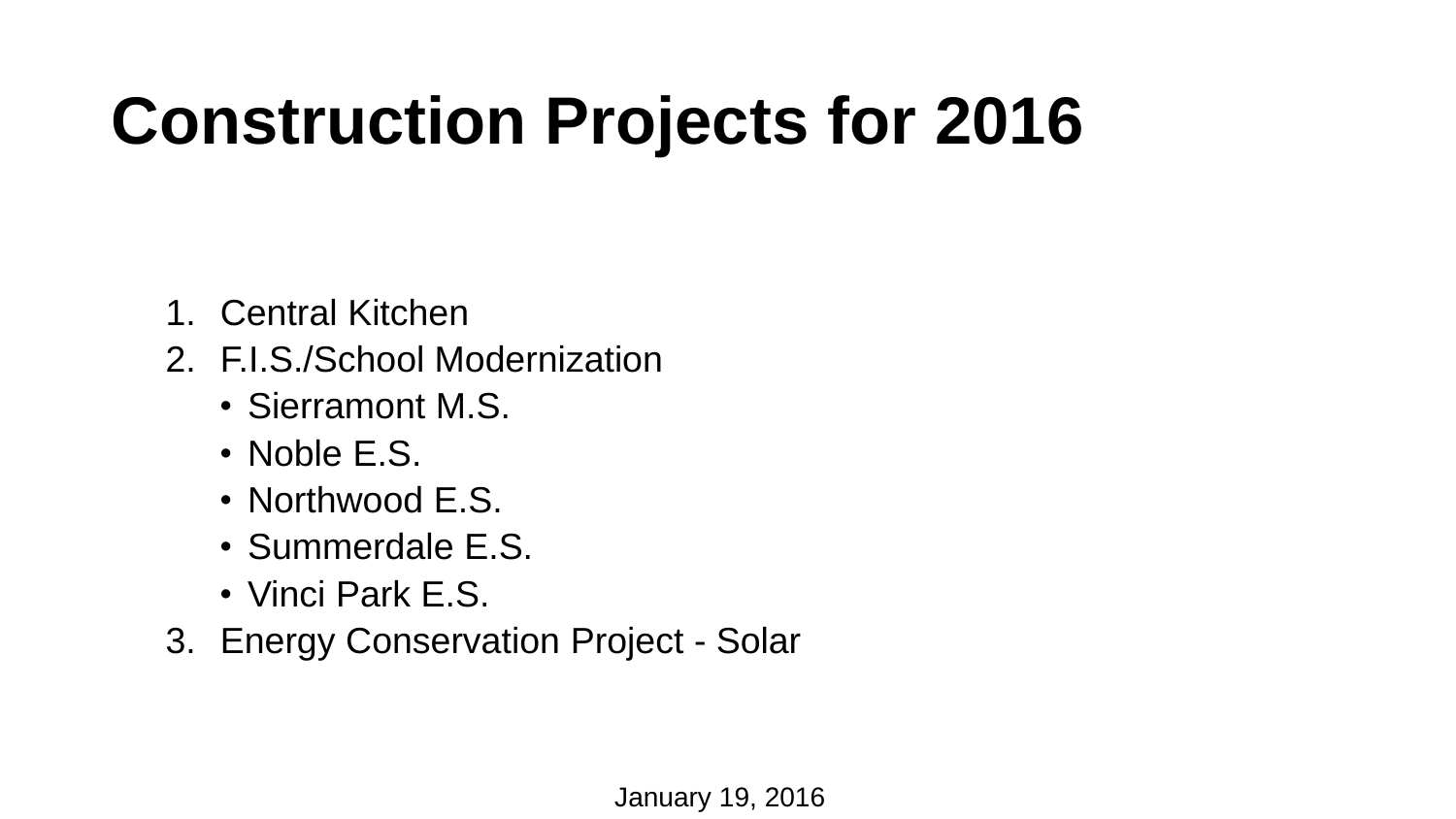## **Construction Projects for 2016**

| <b>Design</b>                                 | <b>DSA</b>                                | <b>Bid and</b><br><b>Award</b> | <b>Planned</b><br><b>Construction</b> | <b>Comments</b>                                                                                                            |
|-----------------------------------------------|-------------------------------------------|--------------------------------|---------------------------------------|----------------------------------------------------------------------------------------------------------------------------|
|                                               | <b>Central Kitchen</b>                    | $1 - 3/2016$                   | 4/2016                                | Intake complete, awaiting assignment<br>1/12/2016                                                                          |
|                                               | Sierramont M.S. - F.I.S.<br>Modernization | 4/2016                         | 6/2016                                | 2 of 3 review sets back from DSA<br>1/12/2016                                                                              |
|                                               | Noble E.S. - F.I.S.<br>Modernization      | 4/2016                         | 6/2016                                | 1 of 2 review sets back from DSA<br>1/12/2016                                                                              |
|                                               | Northwood E.S. - F.I.S.<br>Modernization  | 4/2016                         | 6/2016                                | 1 of 2 review sets back from DSA<br>1/12/2016                                                                              |
|                                               | Summerdale E.S. - F.I.S.<br>Modernization | 4/2016                         | 6/2016                                | 1 of 1 review sets back from DSA<br>1/12/2016                                                                              |
| Vinci Park E.S. - F.I.S.<br>Modernization     |                                           | <b>TBD</b>                     | 6/2016                                | The Modernization portion is on schedule,<br>but the F.I.S. is in preliminary review with<br>DSA for exiting requirements. |
| <b>Energy Conservation</b><br>Project - Solar |                                           | N/A                            | 5/2016                                | Contract negotiated and presented BUSD<br>Board of Trustees 1/19/2016.                                                     |